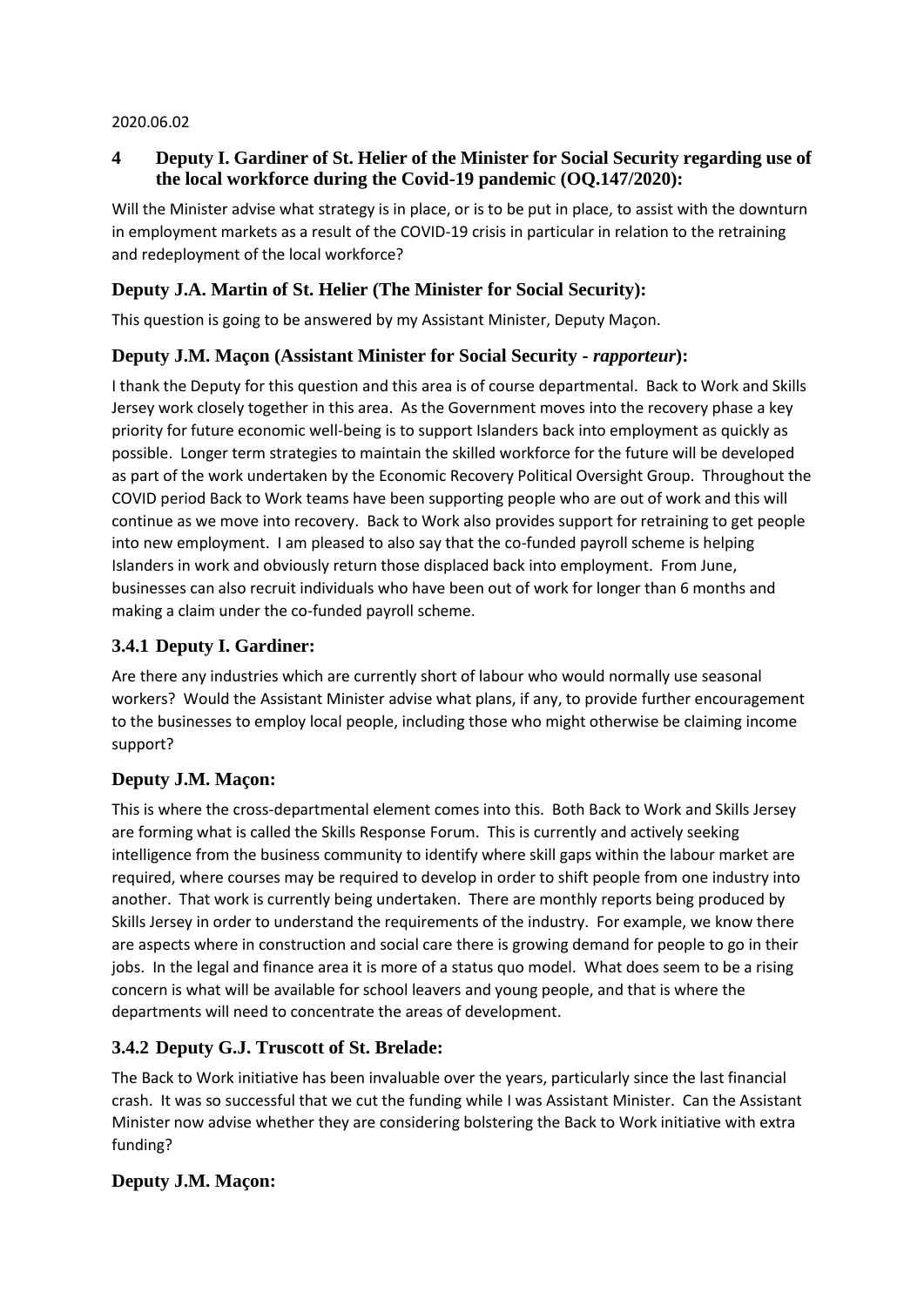That will be for the political oversight group to make that bid going forward. As of yet, it has not met so I cannot confirm that that has specifically been looked at. Of course we will be looking at many bids. The other aspect of course is to remember the type of recession and as we still understand the situation, some businesses will be able to get on their feet, some will require more support. So in the range of packages of economic recovery I would expect and I would hope that the Council of Ministers will look at retraining packages, whether that is through the Back to Work team or through the Skills team. I should also point out of course that Highlands College are doing a huge amount of work as well.

# **3.4.3 Deputy J.H. Perchard:**

I apologise if I missed this in the initial response. The original question asked what strategy is or would be put in place to deal with the downturn in the employment market. Did the Assistant Minister state that the strategy will be developed by the political oversight group for economic recovery or the Economic Council?

## **Deputy J.M. Maçon:**

It is a bit half and half. Because of the previous recession we do have some pillars of strategy already existing in place and that is obviously through things like Advance Plus, what is being done under Skills Jersey, so that aspect of strategy is already there. The Economic Political Oversight Group will be developing further policy. So the answer to the Deputy's question is both, and I hope that clarifies the situation.

## **3.4.4 Deputy J.H. Perchard:**

Is the Assistant Minister saying that both the political oversight group for economic recovery and the Economic Council will be responsible for strategising regarding a downturn in employment market?

# **Deputy J.M. Maçon:**

It is my understanding that the political accountability will reside with the political oversight group.

### **3.4.5 Deputy G.P. Southern of St. Helier:**

In answer to the questions the Assistant Minister has talked about Highlands courses. Is it not the case that efficiency savings have been proposed for some Highlands courses on cost recovery grounds and would that not hinder the process of training up a new workforce?

### **Deputy J.M. Maçon:**

Yes, and certainly my Minister for Education has made exactly that argument. Certainly any progression on the areas of efficiency savings at Highlands College have not progressed and that is part of the argument we need to make around the Council of Minister's table.

### **3.4.6 Deputy G.P. Southern:**

Will he ensure that such cost recovery charges do not proceed in future?

# **Deputy J.M. Maçon:**

We need to do an examination of the specific courses. So for some cases, some of the financial sector courses, for example, perhaps there is a case that costs could go up there. Other areas, for example, social care where we desperately need more development, I think that there is an argument that we should not be doing that. What we are keen to do is to get that feedback from industry to understand their position but certainly we will be making the argument that there are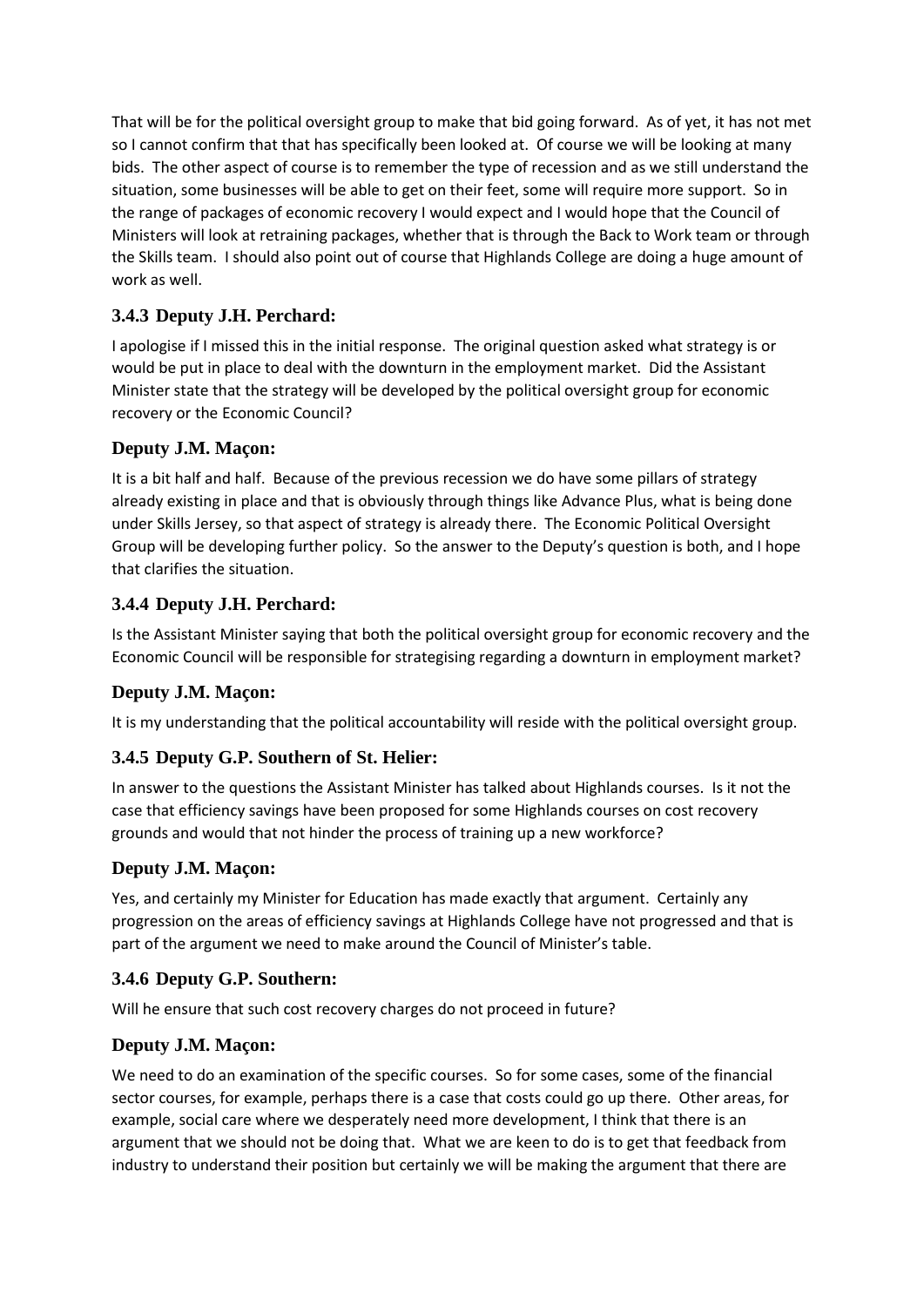some course rises where it just would not be any common sense to increase fees at the moment. But the argument I suppose is it will take a sectorial response.

#### **Deputy G.P. Southern:**

So that is yes and no?

#### **Deputy J.M. Maçon:**

Correct.

# **3.4.7 Deputy K.F. Morel:**

Could the Assistant Minister please explain how political accountability will rest with the political oversight group given that the political oversight group clearly contains members of the public who are not accountable to the States Assembly? So why does political accountability reside with the P.O.G. (political oversight group) and not with the Minister?

### **Deputy J.M. Maçon:**

Perhaps I have misunderstood how it works. It was my understanding that the political oversight group would be made of Ministers and therefore there would be that political accountability there.

## **3.4.8 Deputy K.F. Morel:**

The political oversight group has been named and while Ministers are on it there are also members of the public.

#### [10:15]

Perhaps the Assistant Minister could help us understand how members of the public will be held accountable.

### **Deputy J.M. Maçon:**

I do not know exactly how the governance of that group will work. I do not know whether these individuals will be, for example, non-exec members, how the voting aspects will work within that body but I would imagine that regardless the politicians on that group will remain politically accountable.

#### **3.4.9 Deputy R.J. Ward:**

Seeing as the Assistant Minister has responsibility for training and H.E. (higher education), can I ask him for his vision on what he would like to see as the response to the downturn in the economy and the retraining of our workforce accordingly?

#### **Deputy J.M. Maçon:**

I will be making those comments during the in-committee debate later today where I have more freedom and it is not just restricted within the confines of this question.

### **Deputy R.J. Ward:**

Could he give us *précis* perhaps or some idea of how that links in with the political oversight group?

### **Deputy J.M. Maçon:**

As I say, I will reserve my position for the in-committee debate.

### **Deputy K.F. Morel:**